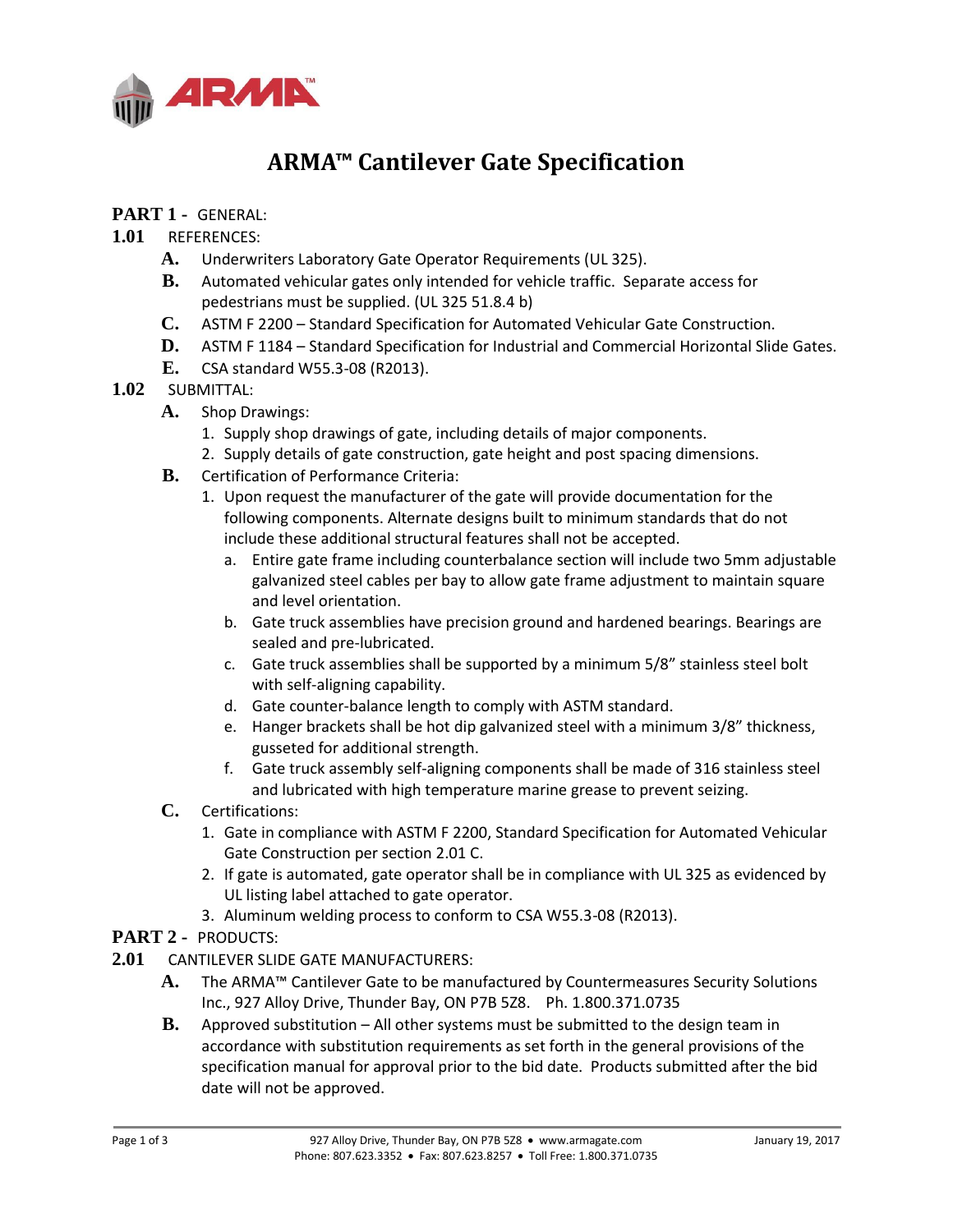**C.** Gate manufacturer shall certify gate is manufactured in compliance with ASTM F 2200, Standard Specification for Automated Vehicular Gate Construction.

# **2.02** GATE DIMENSIONS:

- **A.** ARMA™ Cantilever Gate dimensions shall be as shown on the detail drawings.
- **2.03** GATE CONSTRUCTION DETAILS:
	- **A.** Gate Frame:
		- 1. The gate frame shall be constructed from 6061 aluminum alloy extrusions. The upper rail shall be a 52mm x 157mm weighing no less than 7.9 kg/m. The lower rail shall be a 51mm x 127mm aluminum structural extrusion weighing no less than 3kg/m.
	- **B.** Vertical Members:
		- 1. The vertical members shall be 51mm x 51mm x 3.2mm structural aluminum extrusions weighing not less than 1.65kg /m.
		- 2. All welding of gate frame to conform to CSA W55.3 (R2013
	- **C.** Gate Mounting:
		- 1. The gate is to be supported from its track by two self-aligning, four wheeled bearing truck assemblies.
		- 2. The lower rail shall be guided by a guide bracket on both posts. Each guide bracket will have a pair of 76mm phenolic guide wheels. Lower guide wheels to have protective covers as per UL325.
		- 3. Gap protectors shall be provided and installed, compliant with ASTM F 2200.
	- **D.** Diagonal Bracing:
		- 1. Diagonal bracing of two 5mm galvanized steel cables installed in each bay throughout the entire gate frame.
	- **E.** The gate shall be completed by the installation of approved mesh as specified.
		- 1. Chain Link: 2" x 2" x 9 gauge galvanized chain link mesh fabric to extend the entire length of the gate. Fabric attached at each end of the gate frame with standard fencing tension bars and tied at each vertical member with standard fencing ties. ASTM F 2200 requires attachment method that leaves no leading or bottom edge protrusions (cannot exceed 12.7mm).
	- **B.** Splicing:
		- 1. When splicing of two or more panels is required, the following hardware requirements must be met.
		- 2. Upper main splice bar to be machined from 6061 billet aluminum with final dimensions measuring 305mm x 63.5mm x 31.75mm. Upper main splice bar to be installed with a total of ten 3/8" Ø NC countersunk head fasteners.
		- 3. Upper track alignment brace to be machined from 6061 billet aluminum with final dimensions measuring 152mm x 25.4mm x 25.4mm and secured in place with four  $\frac{1}{4}$ "  $\phi$ NC countersink fasteners.
		- 4. Lower splice bar to be machined from 6061 billet aluminum dimensions measuring 203mm x 51mm x 12.7mm and be secured in place with four  $\frac{1}{4}$  Ø NC button head fasteners.
- **2.04** POSTS:
	- **A.** Support posts shall be a minimum of 88.9mm round SC40. Posts shall be galvanized or coated and supported in concrete footings as specified.
- **2.05** FINISH:
	- **A.** Gate to be mill finish aluminum.
- **2.06** WARRANTY: